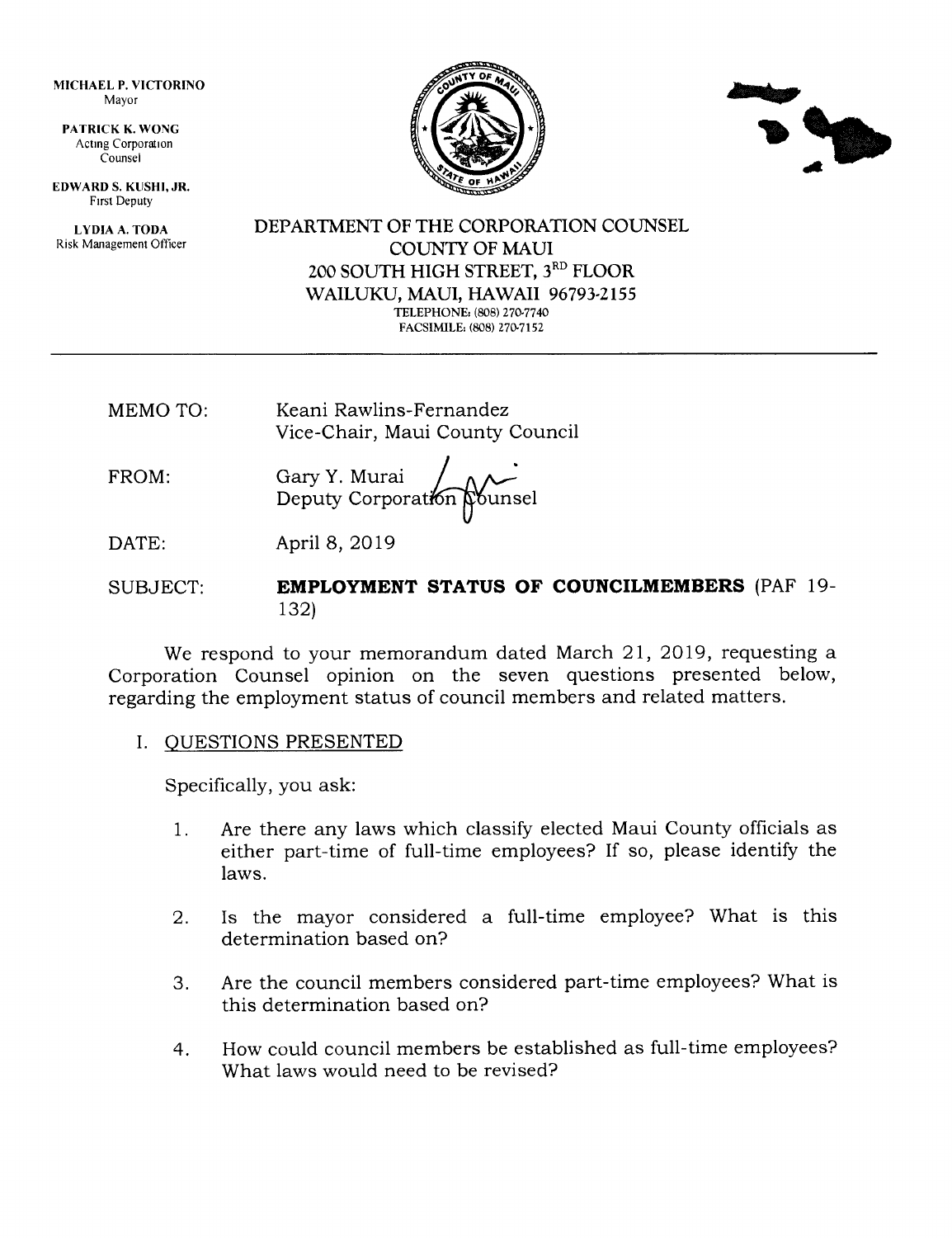- Council member time sheets in ADP are currently blank. If Councilmembers started inputting accurate full-time work schedules to reflect actual hours worked, for example 7:45 a.m. to 4:30 p.m., Monday through Friday, except County holidays, would that make them full-time employees? 5
- Should the Maui County Salary Commission determine the compensation of elected officials based on the part-time or fulltime status of elected officials? If so, what is the employment status of elected officials based on? If not, how does the Salary Commission determine the compensation of elected officials? 6
- The December 27, 2OOl opinion from the Department of the Corporation Counsel to the Director of Council Services states that council members are not entitled to paid vacation, but are entitled to sick leave, retirement, deferred compensation, flex spending, and health insurance. This opinion cites Chapter 79 and Section 78-6, Hawaii Revised Statutes ("HRS"). However, Chapters 78 and 79, HRS, were repealed in 2000. What are the employment benefits for elected officials and how are the benefits currently determined? 7

## II. BRIEF ANSWER

Elected officialsl are neither full-time or part-time employees. The benefits accorded to elected officials, such as pensions and medical insurance, are those that are authorized by statute.

The Maui County Charter charges the Salary Commission with determining the compensation for elected officials. No further guidance is provided.

## III. ANALYSIS

We address your questions in the order they are presented.

1. Elected officials in the County of Maui Elected officials are neither full-time employees or part-time employees.

Hawaii law, including the Hawaii Revised Statutes, Hawaii Administrative Rules, Maui County Charter and Maui County Code, is silent as to whether

<sup>&</sup>lt;sup>1</sup> Unless otherwise specified, reference to "elected officials" shall mean the Mayor of the County of Maui and members of the Maui County Council.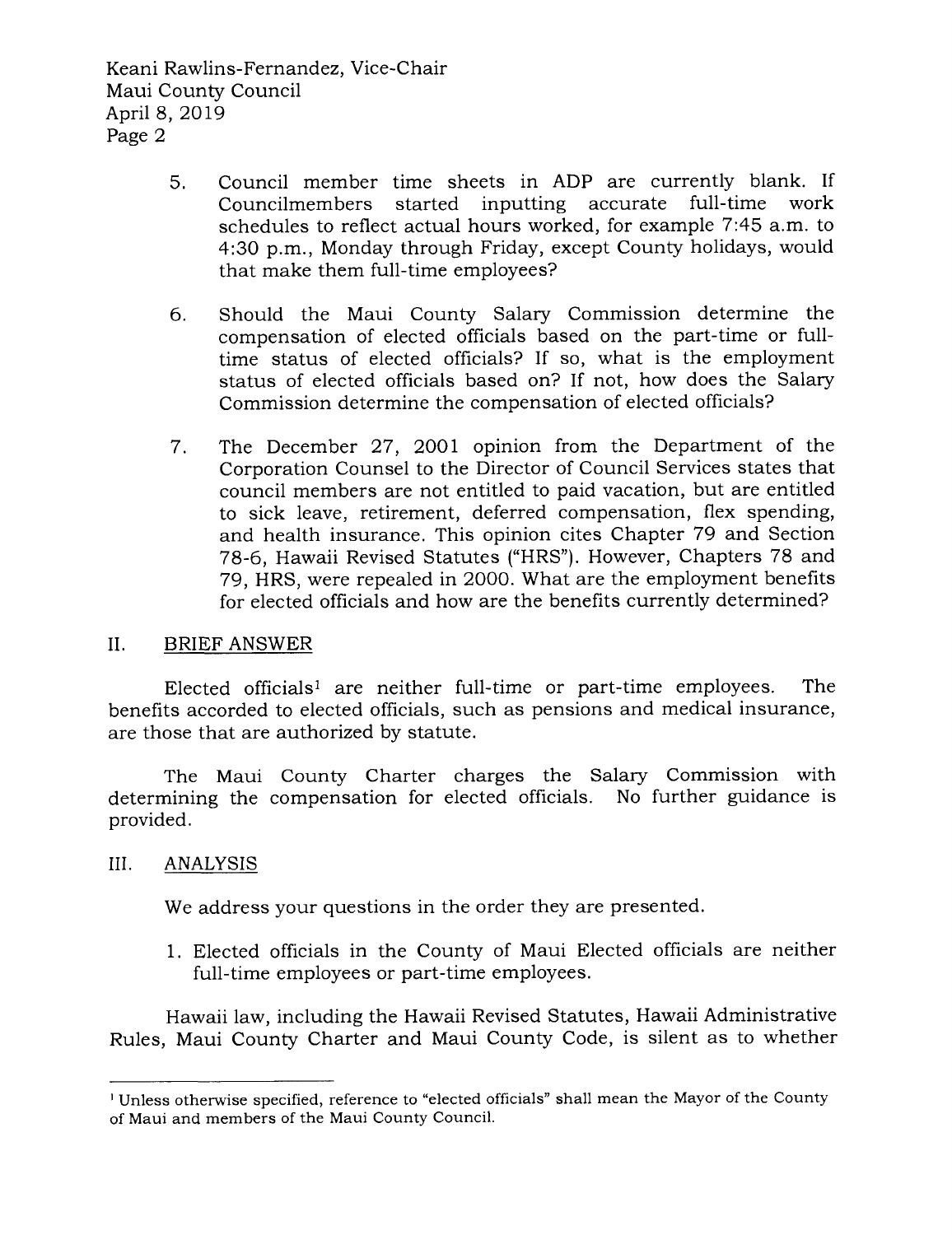elected officials are part-time or full-time. Indeed, with limited exceptions, no employees in Hawaii, public or private, are classified by law as full-time or part-time.  $2,3,4$  Moreover, even when an employee may be referred to as fulltime, no definition is provided.<sup>5</sup> Employers have the discretion to designate their employees as part-time or full-time, but that designation does not necessarily create additional legal rights.

Rather than being based on a full-time or part-time designation, employment-related rights and benefits for workers in Hawaii are generally based on hours worked. For example, Hawaii wage and hour law requires employers to pay overtime compensation for hours worked in excess of forty hours per workweek,<sup>6</sup> and to provide prepaid health care plans for employees working at least twenty hours per week.7

Elected officials are a unique class of public servant. Under federal law, elected officials in state and county government are not considered employees. For example, the Fair Labor Standards Act of 1938, which establishes <sup>a</sup> minimum wage and eligibility for overtime pay for private sector and government employees specifically excludes from the definition of "employee" any individual who is not subject to civil service laws and holds a public elective office of that State, political subdivision or agency.<sup>8</sup> Similarly, Title VII of the Civil Rights Act of 7964 and the Age Discrimination in Employment Act (ADEA) exclude from the definition of employee, persons who are elected to public office in any state or political subdivision by the qualified voters.<sup>9</sup>

Unlike most employees, elected officials are not "hired" and are not subject to discipline, other than by censure or recall and may not be subject to Hawaii wage and hour law.<sup>10</sup> Where elected officials in Hawaii are included within the definition of "employee," it is by statute and for specific purposes. For example, elected officials are considered employees for membership in

<sup>&</sup>lt;sup>2</sup>Employees who work in State Enterprise Zones may be classified as a full-time employee if they are "any employee, including a leased employee, and an employee under a joint employment arrangement, for whom the employer is legally required to provide employee fringe benefits." \$209E-2, H,R.S. State Enterprise Zones

<sup>&</sup>lt;sup>3</sup> For purposes of eligibility for membership in the Hawaii Employee-Union Trust Fund, a "Part-time, temporary or seasonal employee" means a person employed for fewer than three months or whose employment is less than onehalf of a full-time equivalent position.  $\S 87A-1$ , H.R.S.;  $\S 14-56-2$ , H.A.R.

<sup>&</sup>lt;sup>4</sup> For convenience, employees of the County of Maui who work less than a forty-hour week may be informally referred to as 'half-time" or "three quarter-time" employees, depending on the number of hours worked per week.

<sup>5</sup>\$209E-2, H.R.S.

<sup>6</sup>s3g7-3, H.R,S.

<sup>?</sup> \$393-3, H.R.S.

 $829$  U.S. Code  $$203(e)(2)(C)$ 

 $942$  U.S. Code  $$2000(e)(f)$  and 29 U.S. Code  $$630(f)$ 

<sup>10§387-1,</sup> H.R.S.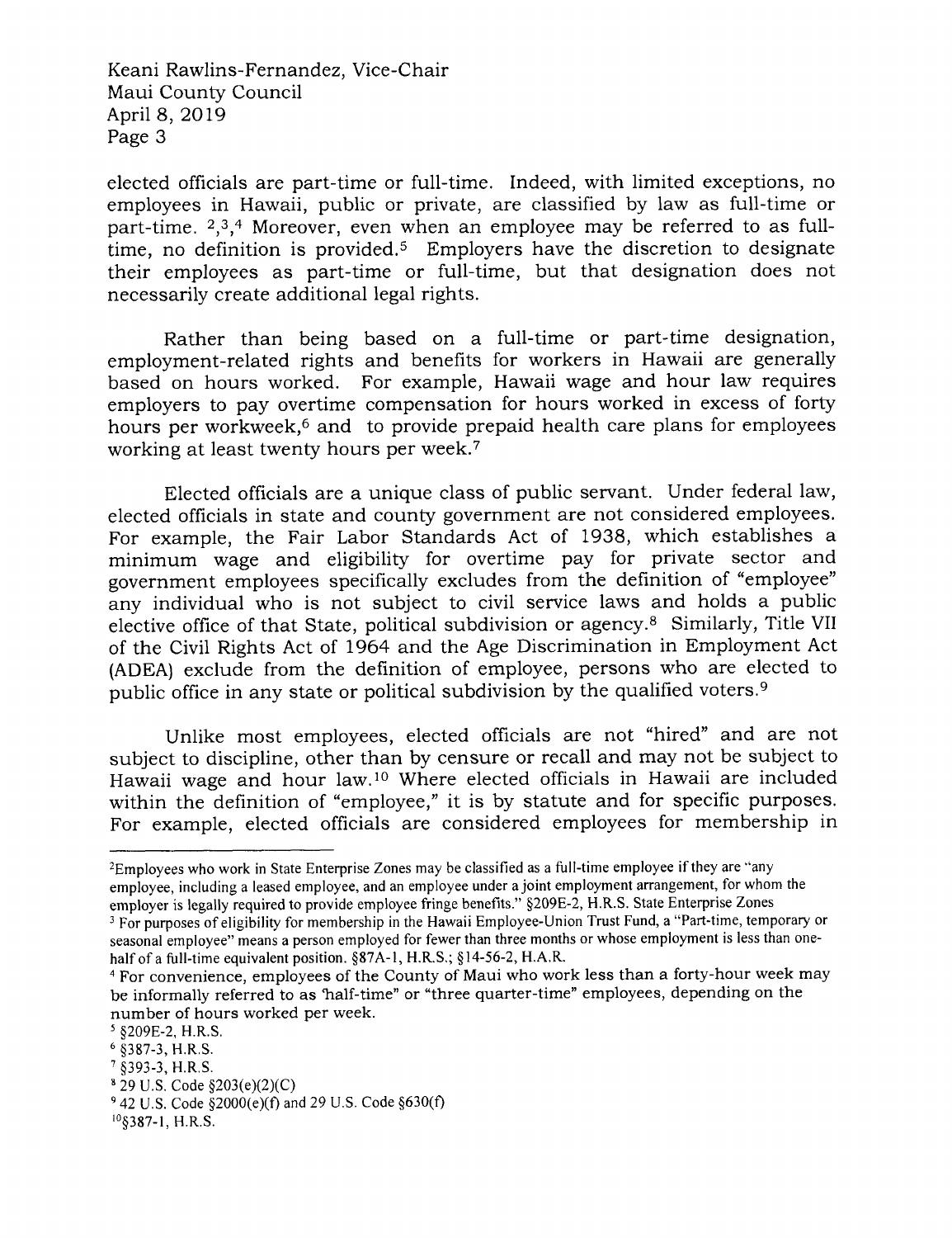pension and retirement systems,<sup>11</sup> for being subject to the Hawaii Public Procurement Code,<sup>12</sup> and for withholding of taxes from wages.<sup>13</sup>

2. The mayor is not considered a full-time employee.

Based on our analysis in No. 1 above, we conclude that the office of mayor is not considered a full-time position.

3. Council members are not considered part-time employees

Based on our analysis in No. 1 above, we conclude that the office of council member is not considered a part-time position.

4. Designation of council members as full-time employees may be accomplished by amendment of the Maui County Charter, by ordinance, or by adoption of Rules of the Council to that effect.

Article 3 of the Maui County Charter authorizes the establishment of <sup>a</sup> county council and establishes the council's composition, terms of office, qualifications and powers, among other things. We note that to the extent that council members have work requirements, they are found in Article 3 and the Rules of Council. Article 3 requires the council, and presumably members of the council, to attend an organization meeting and twice-monthly meetings. Rule 7(a) of the current Rules of the Council requires attendance at standing committee meetings. However, aside from the requirement that council members attend certain meetings, Article 3 and the Rules of the Council do not designate council members as full-time employees or establish hours of work.

5. Recording hours worked from 7:45 a.m. to 4:30 p.m. would not, by itself create full-time employment.

As discussed in No. 1 and No. 4 above, employees in Hawaii are not generally classified by law as full-time or part-time. Therefore, even if council members are deemed to be employees, recording forty or more hours worked per week on a timesheet would not, by itself create full-time employment.

 $11$  "Employee" includes "members of the legislature and other elective officers"  $§88-21$ , H.R.S.  $12\text{°-Employee}$ " includes "an individual drawing a salary from a governmental body, whether elected or not." Sl03D-104, H.R.S.

<sup>13&</sup>quot;Employee" includes "an officer or elected official." §235-61, H.R.S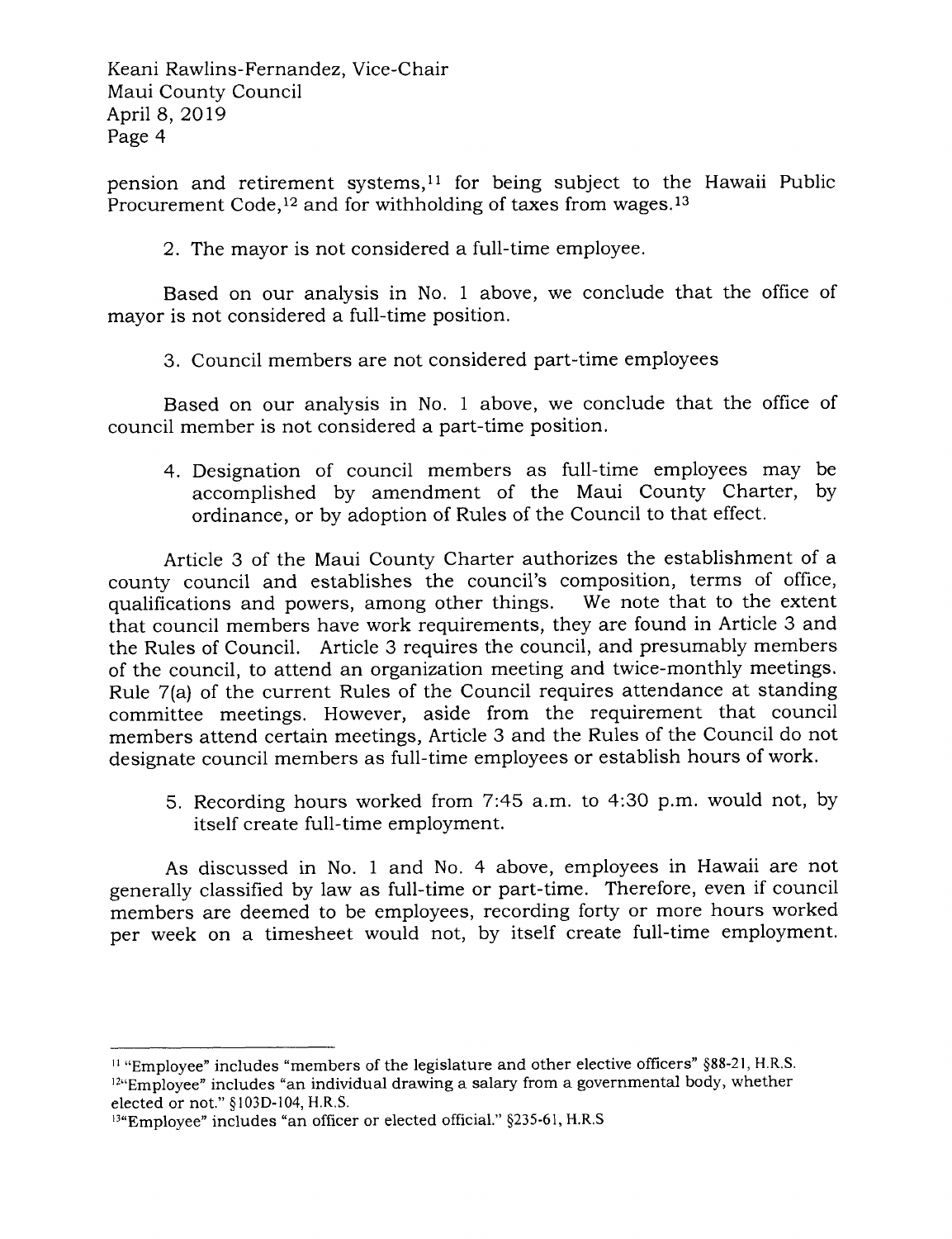> 6. We decline to opine on whether the Maui County Salary Commission should consider part-time or full-time status when determining compensation for elected officials, as that is a matter of policy rather than law.

The Salary Commission is authorized by Section 8-17.1 of the Maui County Charter. However, the only charge for the Salary Commission is to establish the compensation for the mayor, council members, the auditor and appointed directors and their deputies.<sup>14</sup> No other substantive guidance is provided.<sup>15</sup>

7. The employment benefits for elected officials are those which are established by statute, or by ordinance, to the extent such ordinance is permitted by statute.

Some of the significant benefits extended to elected officials by statute include membership in the employees' retirement system,16 workers' compensation,<sup>17</sup> participation in the deferred compensation plan,<sup>18</sup> and health benefits.<sup>19</sup>

Chapters 79-1 and 78-6, H.R.S. which were cited in the December 27, 2001 Corporation Counsel opinion you referred to were repealed effective July l, 2OO2 as part of a comprehensive overhaul of civil service law in Hawaii.2o Vacation, sick leave and other leave benefits for civil service employees are now provided for in 978-23, H.R.S.

Elected officials are exempt from the civil service system and excluded from collective bargaining.2l Pursuant to S89C, H.R.S., benefits awarded to civil

<sup>&</sup>lt;sup>14</sup> While we decline to opine as to whether the Salary Commission should consider part-time or full-time employment status, review of the agendas and minutes of past Salary Commission meetings shows that compensation decisions for elected officials have been based on their duties and responsibilities, the cost of living in Maui County, comparison with the salaries of other elected officials in Hawaii, and testimony from the mayor, council chair, and members of the public.

<sup>&</sup>lt;sup>15</sup> The only other guidance provided to the Salary Commission is not relevant here. The Salary Commission is required to consult with the commissions that appoint their director, including the Fire and Public Safety Commission, which appoints the Fire Chief, the Civil Service Commission, which appoints the Director of Personnel Services, the Police Commission, which appoints the Police Chief, and the Liquor Commission, which appoints the Director of Liquor Control.

 $16$  §88-42.6, H.R.S.

<sup>&</sup>lt;sup>17</sup> §386-1, H.R.S.

<sup>&</sup>lt;sup>18</sup> §88E-1, H.R.S.

 $19$  §87A-1, H.R.S.

 $20$  Hawaii civil service law was substantially amended by Act 253 of the 2000 Legislative Session

<sup>&</sup>lt;sup>21</sup> §§76-77(2) and 89-6(f)(1), H.R.S.